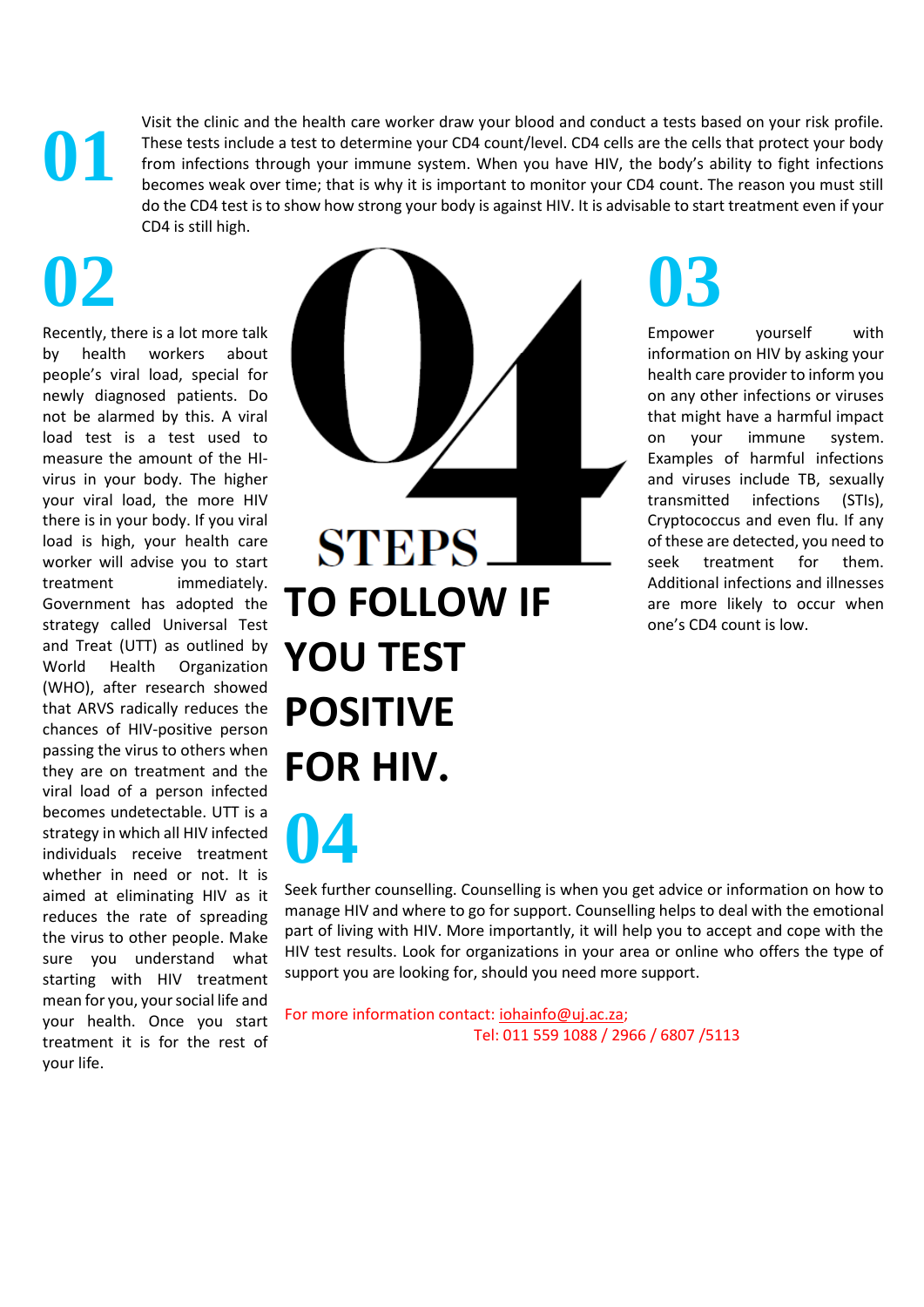POSITIVE | *Health*







### **DISCLOSING**  YOUR **HIV STAT** THINGS TO CONSIDER

When you find out that you are HIV-positive, one of the first questions is who can you share this news with? It is important to have people who can support you after diagnosis. **By Isaac Skosana** by Getty Images

Disclosing your HIV stat<br>care about you can be the<br>thing to do. HIV disclosu<br>not a once-off event. The<br>you decide to disclose to<br>decision. Do what you ar<br>with, but keep in mind th<br>around you know your st<br>make your life eas Disclosing your HIV status to people who care about you can be the hardest or easiest thing to do. HIV disclosure is a process and not a once-off event. The process and who you decide to disclose to is completely your decision. Do what you are comfortable with, but keep in mind that having people around you know your status is likely to make your life easier. The key is to try balance what you think the benefits of disclosing to a person may be with your right to privacy. There is no absolute answers

that are right for everyone, so disclose when and how it works for you.

It takes time to adjust to being HIVpositive, so it can be a wise idea to not rush yourself when it comes to disclosing your status, even though wanting to share your status is a natural reaction. Unfortunately, although there has been an improvement in awareness about HIV issues, there are still many people who discriminate against or stigmatise people living with HIV.

Before you disclose your status to

anyone, you need to accept your status first understanding what being HIVpositive first. Educate and empower yourself as much as possible about HIV: How does HIV work? How does the treatment work? The more knowledge about HIV that you have, the less worried you will be and many of the myths that you may hold about HIV and its effects may be dispelled. This will make it easier for you to live a positive and healthy life with HIV.

#### **Only if you are comfortable talking about your status, then you can start thinking about telling others. Besides thinking about the reasons why you want to tell someone, you should consider the following:**

How is telling the next person going to make it better for you? What are the pros How is<br>make<br>and cons?

Are you mentally prepared to accept a positive or negative response you might positive or negative response you might get from the person you are telling?

If you can, talk to other people who have HIV and have disclosed. Their experience might help you to shape how you are going to disclose and to who. 3

When you are ready but you doubt the people you want to tell, test the waters by When you are ready but you doubt the<br>people you want to tell, test the waters b<br>speaking to them about HIV in general first to see how they view the topic.

By now you should be armed with as much information as you can get. This will help you to answer any question the person you are disclosing to might have. Imagine disclosing to your child or parent and they think you are going to die.  $\ddot{\bullet}$ 

Let them know that you are in good hands. Tell them about your treatment or health Let them know that you are in good hands.<br>
Tell them about your treatment or health<br>
worker or whoever has been supporting you so far.

There is a possibility that they will accept or deny what you told them. If needs be, There is a possibility the ordeny what you told<br>propose group counselling.

Finally, remind them that it is your right to have your status protected and kept confidential. 8

Remember that disclosing your status is always your choice. According to the law in South Africa, no person (including health care workers and employers) is allowed to share your status with anyone. Someone can only tell others that you are living with HIV with your permission. Many people live with HIV secretly because they fear how others will react. There is no shame in living with HIV and living secretively can be difficult and stressful, especially once you start treatment. Your rights to confidentiality must be protected, but this does not mean that you need to keep your HIV a secret.